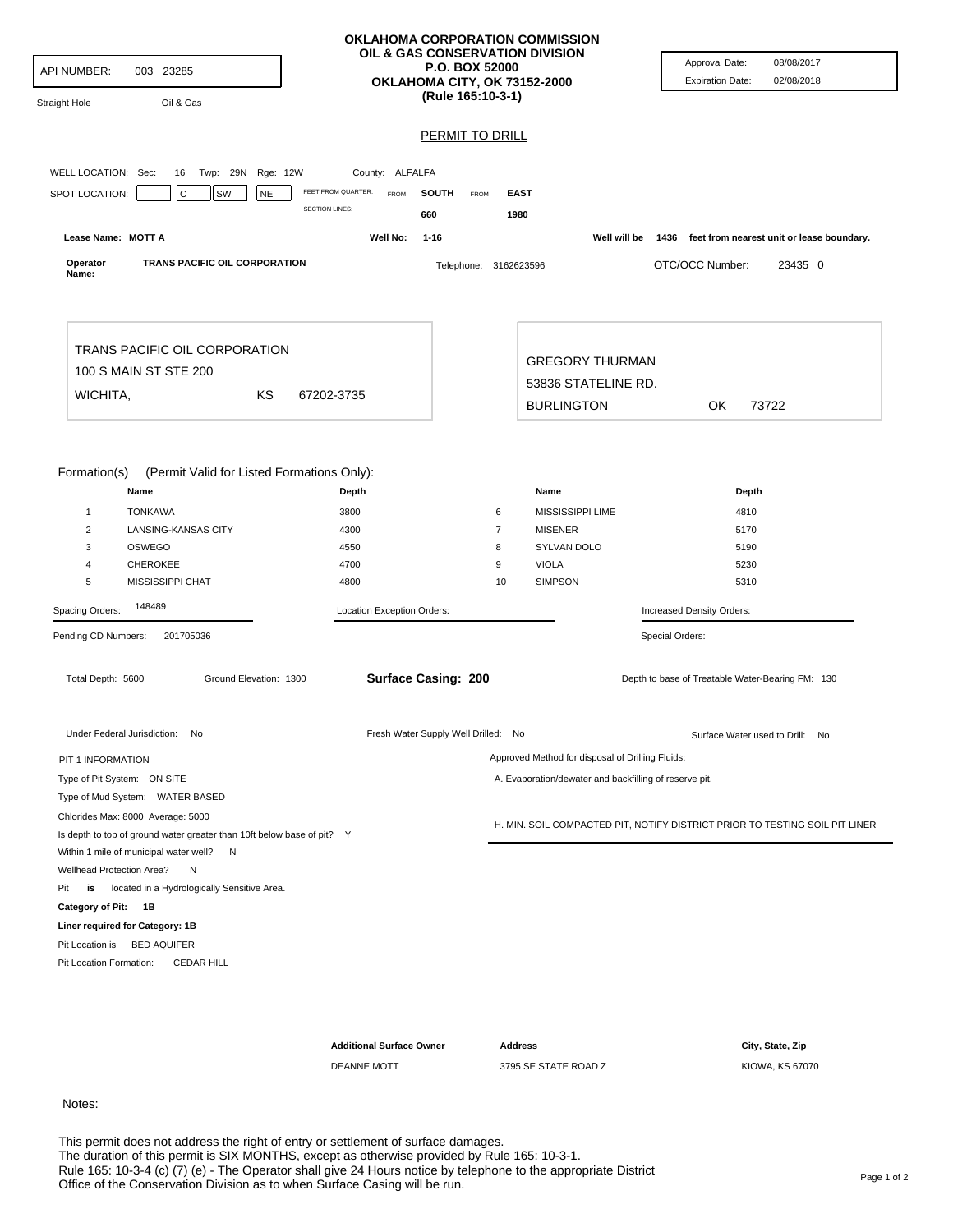| Category                    | Description                                                                                                                                                                                                                                     |
|-----------------------------|-------------------------------------------------------------------------------------------------------------------------------------------------------------------------------------------------------------------------------------------------|
| <b>HYDRAULIC FRACTURING</b> | 7/24/2017 - G58 - OCC 165:10-3-10 REQUIRES:                                                                                                                                                                                                     |
|                             | 1) PRIOR TO COMMENCEMENT OF HYDRAULIC FRACTURING OPERATIONS FOR HORIZONTAL<br>WELLS, NOTICE GIVEN FIVE BUSINESS DAYS IN ADVANCE TO OFFSET OPERATORS WITH<br>WELLS COMPLETED IN THE SAME COMMON SOURCE OF SUPPLY WITHIN 1/2 MILE:                |
|                             | 2) WITH NOTICE ALSO GIVEN 48 HOURS IN ADVANCE OF HYDRAULIC FRACTURING ALL<br>WELLS TO BOTH THE OCC CENTRAL OFFICE AND LOCAL DISTRICT OFFICES, USING THE<br>"FRAC NOTICE FORM" FOUND AT THE FOLLOWING LINK:<br>OCCEWEB.COM/OG/OGFORMS.HTML; AND, |
|                             | 3) THE CHEMICAL DISCLOSURE OF HYDRAULIC FRACTURING INGREDIENTS FOR ALL WELLS<br>TO BE REPORTED TO FRACFOCUS WITHIN 60 DAYS AFTER THE CONCLUSION THE<br>HYDRAULIC FRACTURING OPERATIONS, USING THE FOLLOWING LINK: FRACFOCUS.ORG                 |
| PENDING CD - 201705036      | 8/3/2017 - G75 - (E.O.) W2 NE4 16-29N-12W<br>X148489 MSSCT<br>660' FSL, 660' FEL<br>TRANS PACIFIC OIL CORP.<br>REC 8-7-2017 (M. PORTER)                                                                                                         |
| <b>SPACING</b>              | 7/28/2017 - G75 - LANSING-KANSAS CITY, OSWEGO UNSPACED; 123-ACRE LEASE (BEING NE4<br>OF SHORT SECTION)                                                                                                                                          |
| <b>SPACING - 148489</b>     | 7/27/2017 - G75 - (640/80) 16-29N-12W<br><b>VAC 66250 MSSCT</b><br>EST (80) MSSCT SU NW/SE<br>EST (640) TNKW, CHRK, MSSLM, MSNR, SLVND, VIOL, SMPS, OTHER                                                                                       |